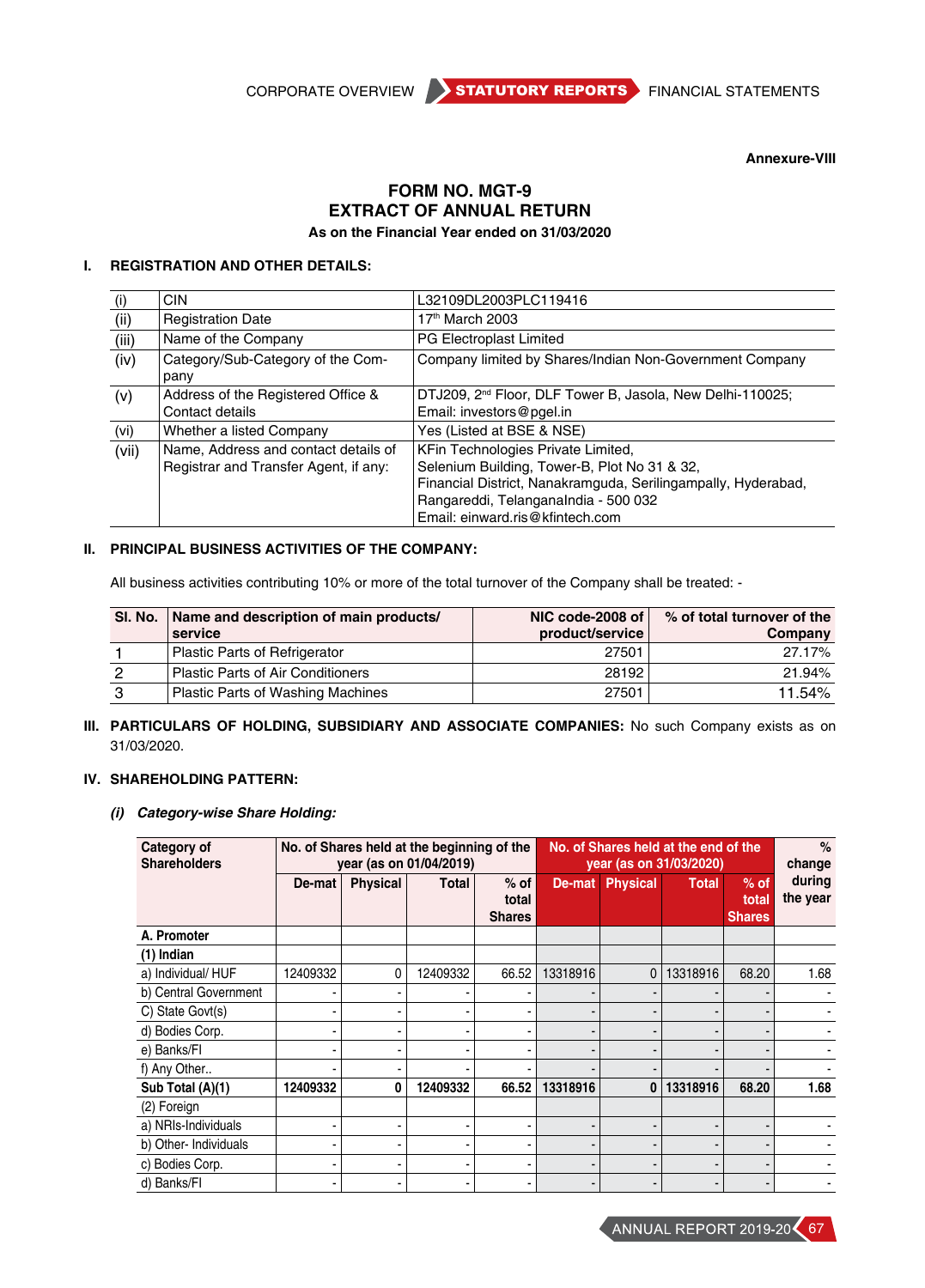# **PG** PG ELECTROPLAST LIMITED

| Category of<br><b>Shareholders</b>                                                         |          |                 | No. of Shares held at the beginning of the<br>year (as on 01/04/2019) |                                  | No. of Shares held at the end of the<br>year (as on 31/03/2020) |                        |              |                                  | $\%$<br>change     |
|--------------------------------------------------------------------------------------------|----------|-----------------|-----------------------------------------------------------------------|----------------------------------|-----------------------------------------------------------------|------------------------|--------------|----------------------------------|--------------------|
|                                                                                            | De-mat   | <b>Physical</b> | <b>Total</b>                                                          | $%$ of<br>total<br><b>Shares</b> |                                                                 | <b>De-mat Physical</b> | <b>Total</b> | $%$ of<br>total<br><b>Shares</b> | during<br>the year |
| e) Any Other.                                                                              |          |                 |                                                                       |                                  |                                                                 |                        |              |                                  |                    |
| Sub Total (A)(2)                                                                           | 0        | 0               | $\bf{0}$                                                              | 0                                | $\bf{0}$                                                        | $\bf{0}$               | 0            | $\bf{0}$                         | N.A.               |
| <b>Total Shareholding of</b><br>Promoter $(A)=(A)(1)+$<br>(A)(2)                           | 12409332 | 0               | 12409332                                                              | 66.52                            | 13318916                                                        | 0                      | 13318916     | 68.20                            | 1.68               |
| <b>B. Public Shareholding</b>                                                              |          |                 |                                                                       |                                  |                                                                 |                        |              |                                  |                    |
| 1. Institutions                                                                            |          |                 |                                                                       |                                  |                                                                 |                        |              |                                  |                    |
| a) Mutual Funds                                                                            |          |                 |                                                                       |                                  |                                                                 |                        |              |                                  |                    |
| b) Banks/Fl                                                                                | 85009    | 0               | 85009                                                                 | 0.46                             | 172                                                             | 0                      | 172          | 0.00                             | $-0.46$            |
| C) Central Govt(s)                                                                         |          |                 |                                                                       |                                  |                                                                 |                        |              |                                  |                    |
| d) State Govt(s)                                                                           |          |                 |                                                                       |                                  |                                                                 |                        |              |                                  |                    |
| e) Venture Capital<br>Funds                                                                |          |                 |                                                                       |                                  |                                                                 |                        |              |                                  |                    |
| f) Insurance Companies                                                                     |          |                 |                                                                       |                                  |                                                                 |                        |              |                                  |                    |
| g)Flls                                                                                     |          |                 |                                                                       |                                  |                                                                 |                        |              |                                  |                    |
| h) Foreign Venture<br><b>Capital Funds</b>                                                 |          |                 |                                                                       |                                  |                                                                 |                        |              |                                  |                    |
| i) Other (Specify)                                                                         |          |                 |                                                                       |                                  |                                                                 |                        |              |                                  |                    |
| Foreign Portfolio<br>Investors                                                             | 1260000  | 0               | 1260000                                                               | 6.75                             | 90000                                                           | $\mathbf{0}$           | 90000        | 0.46                             | $-6.29$            |
| Sub Total (B)(1)                                                                           | 1345009  | 0               | 1345009                                                               | 7.21                             | 90172                                                           | 0                      | 90172        | 0.46                             | $-6.75$            |
| 2. Non Institutions                                                                        |          |                 |                                                                       |                                  |                                                                 |                        |              |                                  |                    |
| a) Bodies Corporate                                                                        |          |                 |                                                                       |                                  |                                                                 |                        |              |                                  |                    |
| i) Indian                                                                                  | 1828742  | 0               | 1828742                                                               | 9.80                             | 1452965                                                         | 0                      | 1452965      | 7.44                             | $-2.36$            |
| ii) Overseas                                                                               |          |                 |                                                                       |                                  |                                                                 |                        |              |                                  |                    |
| b) Individuals                                                                             |          |                 |                                                                       |                                  |                                                                 |                        |              |                                  |                    |
| i) Individual<br>Shareholders holding<br>nominal share capital<br>upto Rs. 1 lakh          | 1980608  | 51              | 1980659                                                               | 10.62                            | 3096622                                                         | $\mathbf{1}$           | 3096623      | 15.86                            | 5.24               |
| ii) Individual<br>Shareholders holding<br>nominal share capital in<br>excess of Rs. 1 lakh | 502848   | 0               | 502848                                                                | 2.70                             | 1190402                                                         | $\mathbf{0}$           | 1190402      | 6.10                             | 3.40               |
| c) Others (Specify)                                                                        |          |                 |                                                                       |                                  |                                                                 |                        |              |                                  |                    |
| <b>Clearing Member</b>                                                                     | 110230   | 0               | 110230                                                                | 0.59                             | 31586                                                           | 0                      | 31586        | 0.16                             | $-0.43$            |
| <b>NBFC</b>                                                                                | 664      | 0               | 664                                                                   | 0.00                             | $\mathbf{0}$                                                    | 0                      | 0            | 0.00                             | 0.00               |
| Non Resident Indians                                                                       | 476848   | 0               | 476848                                                                | 2.56                             | 348252                                                          | 0                      | 348252       | 1.78                             | $-0.78$            |
| Sub-total(B)(2)                                                                            | 4899940  | 51              | 4899991                                                               | 26.27                            | 6119827                                                         | 1                      | 6119828      | 31.34                            | 5.07               |
| <b>Total Public</b><br>Shareholding (B)= (B)<br>$(1) + (B)(2)$<br>C. Shares held by        | 6244949  | 51              | 6245000                                                               | 33.48                            | 6209999                                                         | $\mathbf{1}$           | 6210000      | 31.80                            | $-1.68$            |
| <b>Custodian for GDRs &amp;</b><br><b>ADRs</b>                                             |          |                 |                                                                       |                                  |                                                                 |                        |              |                                  |                    |
| Grand Total (A+B+C)                                                                        | 18654281 | 51              | 18654332                                                              |                                  | 100 19528915                                                    |                        | 1 19528916   | 100                              | 4.69               |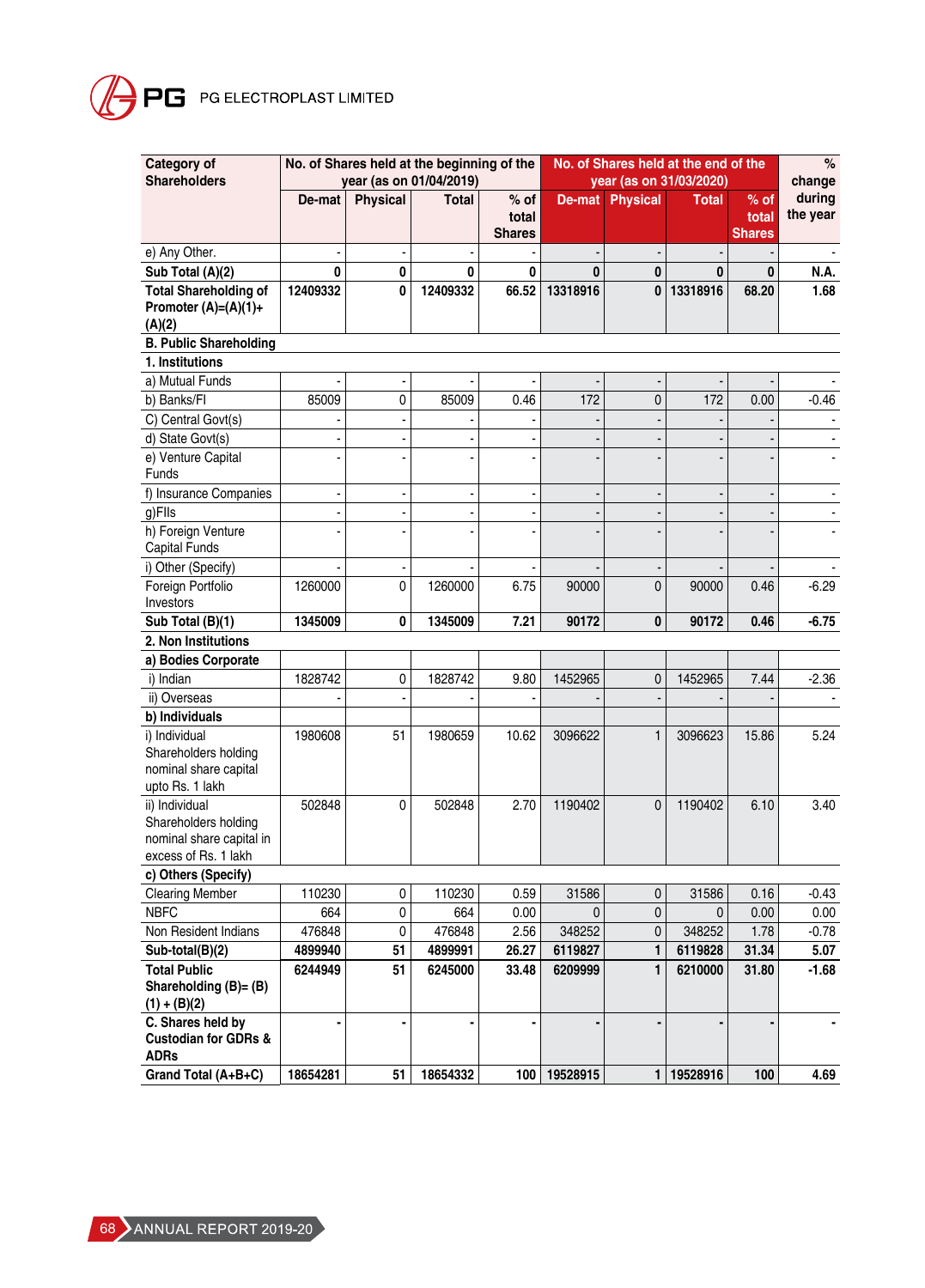#### **(ii) SHAREHOLDING OF PROMOTERS**

| <b>S.N.</b>  | <b>Shareholder's Name</b> | Shareholding at the beginning of the year |                   |                    |               | Shareholding at the end of year |                    | % Change             |
|--------------|---------------------------|-------------------------------------------|-------------------|--------------------|---------------|---------------------------------|--------------------|----------------------|
|              |                           | <b>No of Shares</b>                       | $%$ of total      | % of shares        | No of         | $%$ of total                    | % of shares        | in share-<br>holding |
|              |                           |                                           | Sharehold-<br>ing | pledged,<br>encum- | <b>Shares</b> | Sharehold-<br>ing               | pledged,<br>encum- | during the           |
|              |                           |                                           |                   | bered to to-       |               |                                 | bered to to-       | year                 |
|              |                           |                                           |                   | tal shares         |               |                                 | tal shares         |                      |
| 1.           | Mr. Promod Gupta          | 45, 16, 167                               | 24.21             | N.A.               |               | ۰                               | N.A.               | $-24.21$             |
| 2.           | Mr. Anurag Gupta          | 22,07,555                                 | 11.83             | N.A.               | 24,26,201     | 12.42                           | N.A.               | 0.59                 |
| 3.           | Mr. Vikas Gupta           | 25,94,055                                 | 13.91             | N.A.               | 28,12,701     | 14.40                           | N.A.               | 0.49                 |
| 4.           | Mr. Vishal Gupta          | 25.98.345                                 | 13.93             | N.A.               | 28.16.991     | 14.42                           | N.A.               | 0.49                 |
| 5.           | Mrs. Neelu Gupta          | 4,15,000                                  | 2.22              | N.A.               | 4,25,000      | 2.18                            | N.A.               | $-0.04$              |
| 6.           | Mrs. Sudesh Gupta         | 25,500                                    | 0.14              | N.A.               | 47.60.313     | 24.38                           | N.A.               | 24.24                |
| 7.           | Mrs. Nitasha Gupta        | 28,500                                    | 0.15              | N.A.               | 38,500        | 0.20                            | N.A.               | 0.05                 |
| 8.           | Mrs. Sarika Gupta         | 24,210                                    | 0.13              | N.A.               | 39,210        | 0.20                            | N.A.               | 0.07                 |
| <b>Total</b> |                           | 1,24,09,332                               | 66.52             |                    | 1,33,18,916   | 68.20                           |                    | 1.68                 |

*Mr. Promod Gupta demised on 29/11/2019. His shareholding was transmitted to his Nominee & Spouse-Mrs. Sudesh Gupta.*

#### **(iii) Change in Promoters' Shareholding:**

| SI.              | Name               | Shareholding |              | <b>Date</b> | Change in      | Reason                             |                        | <b>Cumulative Shareholding</b> |
|------------------|--------------------|--------------|--------------|-------------|----------------|------------------------------------|------------------------|--------------------------------|
| No.              |                    |              |              |             | Shareholding   |                                    |                        | during the year                |
|                  |                    | No. of       | % of Total   |             |                |                                    | No. of                 | % of Total                     |
|                  |                    | Shares as on | Share of the |             |                |                                    | <b>Shares</b>          | Share of the                   |
|                  |                    | 1/04/2019    | Company      |             |                |                                    |                        | Company                        |
|                  |                    | & 31/03/2020 |              |             |                |                                    |                        |                                |
| 1.               | Mr. Promod Gupta   | 45, 16, 167  | 24.21        |             |                |                                    |                        |                                |
|                  |                    |              |              | 28/12/2019  | $-40, 16, 166$ | <i><b>*Transmission</b></i>        | $-5,00,001$            | 2.56                           |
|                  |                    |              |              | 25/02/2020  | $-5,00,001$    |                                    | 0                      | 0                              |
|                  |                    | 0            | 0            |             |                |                                    | $\mathbf{0}$           | $\overline{\mathbf{0}}$        |
| $\overline{2}$ . | Mr. Anurag Gupta   | 22,07,555    | 11.83        |             |                |                                    |                        |                                |
|                  |                    |              |              | 14/02/2020  | 2,18,646       | Allotment <sup>*</sup>             | 24,26,201              | 12.42                          |
|                  |                    | 24.26.201    | 12.42        |             |                |                                    | 24,26,201              | 12.42                          |
| 4.               | Mr. Vishal Gupta   | 25,98,345    | 13.93        |             |                |                                    |                        |                                |
|                  |                    |              |              | 14/02/2020  | 2,18,646       | *Allotment                         | 28,16,991              | 14.42                          |
|                  |                    | 28,16,991    | 14.42        |             |                |                                    | 28, 16, 991            | 14.42                          |
| $\overline{3}$ . | Mr. Vikas Gupta    | 25,94,055    | 13.91        |             |                |                                    |                        |                                |
|                  |                    |              |              | 14/02/2020  | 2,18,646       | *Allotment                         | 28,12,701              | 14.40                          |
|                  |                    | 28,12,701    | 14.40        |             |                |                                    | 28,12,701              | 14.40                          |
| $\overline{5}$ . | Mrs. Sudesh Gupta  | 25.500       | 0.14         |             |                |                                    |                        |                                |
|                  |                    |              |              | 28/12/2019  | 40,16,166      | #Transmission                      | $\overline{40,41,666}$ | 21.66                          |
|                  |                    |              |              | 14/02/2020  | 2,18,646       | Allotment <sup>*</sup>             | 42,60,312              | 21.81                          |
|                  |                    |              |              | 25/02/2020  | 5,00,001       | <b><i><u>#Transmission</u></i></b> | 47,60,313              | 24.38                          |
|                  |                    | 47.60.313    | 24.38        |             |                |                                    | 47,60,313              | 24.38                          |
| 6.               | Mrs. Neelu Gupta   | 4,15,000     | 2.13         |             |                |                                    |                        |                                |
|                  |                    |              |              | 13/03/2020  |                | 10.000 Purchase from               | 4.25.000               | 2.18                           |
|                  |                    |              |              |             |                | open market                        |                        |                                |
|                  |                    | 4,25,000     | 2.18         |             |                |                                    | 4,25,000               | 2.18                           |
| 7.               | Mrs. Sarika Gupta  | 24,210       | 0.13         |             |                |                                    |                        |                                |
|                  |                    |              |              | 11/03/2020  |                | 15,000 Purchase from               | 39,210                 | 0.20                           |
|                  |                    |              |              |             |                | open market                        |                        |                                |
|                  |                    | 39,210       | 0.20         |             |                |                                    | 39,210                 | 0.20                           |
| $\overline{8}$ . | Mrs. Nitasha Gupta | 28.500       | 0.15         |             |                |                                    |                        |                                |
|                  |                    |              |              | 13/03/2020  |                | 10,000 Purchase from               | 38,500                 | 0.20                           |
|                  |                    |              |              |             |                | open market                        |                        |                                |
|                  |                    | 38,500       | 0.20         |             |                |                                    | 38,500                 | 0.20                           |

*\* Allotment of equity shares on preferential basis to promoter & promoter group pursuant to conversion of outstanding unsecured loan.*

*# Pursuant to Demise of Mr. Promod Gupta his shareholding (except Locked-in shares) were transmitted to his Nominee & Spouse i.e. Mrs. Sudesh Gupta.*

*##The Locked-in shares held in name of Mr. Promod Gupta were transmitted through corporate action to his Nominee & Spouse i.e. Mrs. Sudesh Gupta.*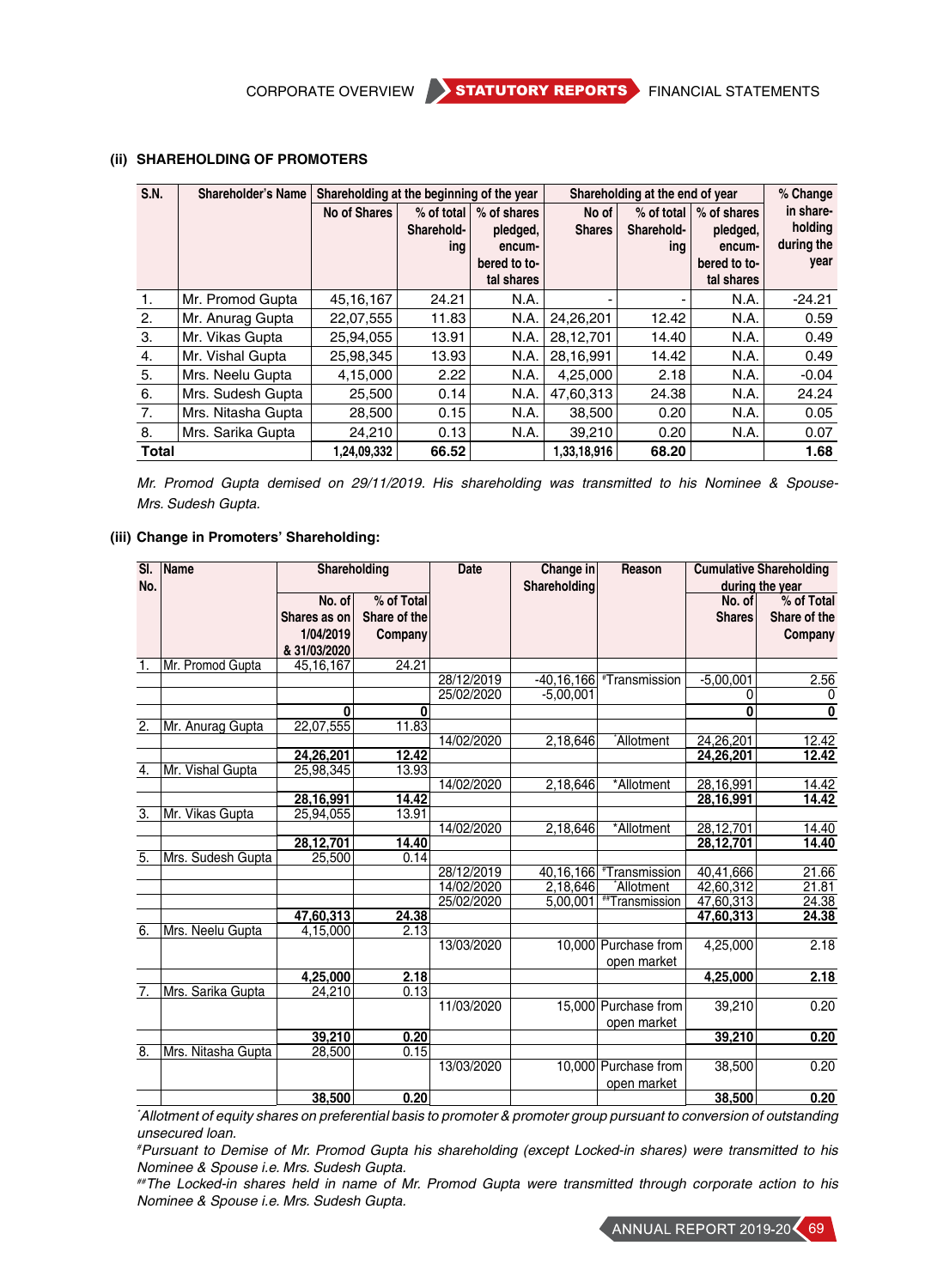

# **(iv) Shareholding Pattern of top ten Shareholders as on 31/03/2020:**

| SI.<br>No.      | For each of top 10<br>shareholders (other than<br>Directors, promoters and                                               |                                                           | Shareholding                          | <b>Date</b> | Change in<br>Shareholding | Reason                 | <b>Cumulative</b><br>Shareholding during<br>the year |                                                 |
|-----------------|--------------------------------------------------------------------------------------------------------------------------|-----------------------------------------------------------|---------------------------------------|-------------|---------------------------|------------------------|------------------------------------------------------|-------------------------------------------------|
|                 | holders of GDRs and<br>ADRs)                                                                                             | No. of<br>Shares as<br>on<br>1/04/2019<br>&<br>31/03/2020 | % of Total<br>Share of the<br>Company |             |                           |                        | No. of<br><b>Shares</b>                              | % of Total<br><b>Share</b><br>of the<br>Company |
| $\mathbf{1}$    | PREETI AGGARWAL                                                                                                          |                                                           |                                       | 27/12/2019  | $*3,925$                  |                        | 3,925                                                | 0.02                                            |
|                 | *Shares held on BENPOS                                                                                                   |                                                           |                                       | 31/12/2019  | 2,50,000                  | Market purchase        | 2,18,925                                             | 1.17                                            |
|                 | date 27/12/2019.                                                                                                         |                                                           |                                       | 10/01/2020  | 81,075                    | Market purchase        | 3,00,000                                             | 1.61                                            |
|                 | **From BENPOS date<br>31/12/2019 this person<br>became one of the top 10<br>shareholders based on no.<br>of shares held. | 3,00,000                                                  | 1.61                                  |             |                           |                        | 3,00,000                                             | 1.61                                            |
| $\overline{2}$  | SUNITA SARWANKUMAR                                                                                                       | 2,63,500                                                  | 1.61                                  |             |                           |                        |                                                      |                                                 |
|                 | <b>SARAF</b>                                                                                                             |                                                           |                                       | 07/02/2020  | $-8,935$                  | Market sale            | 2,54,565                                             | 1.36                                            |
|                 |                                                                                                                          |                                                           |                                       | 14/02/2020  | 6,033                     | Market Purchase        | 2,60,598                                             | 1.40                                            |
|                 |                                                                                                                          |                                                           |                                       | 21/02/2020  | 2,542                     | Market Purchase        | 2,63,140                                             | 1.41                                            |
|                 |                                                                                                                          |                                                           |                                       | 28/02/2020  | 61                        | Market Purchase        | 2,63,201                                             | 1.41                                            |
|                 |                                                                                                                          |                                                           |                                       | 06/03/2020  | 299                       | Market Purchase        | 2,63,500                                             | 1.41                                            |
|                 |                                                                                                                          | 2.63.500                                                  | 1.41                                  |             |                           |                        | 2,63,500                                             | 1.41                                            |
| $\mathbf{3}$    | ELDORADO BIOTECH<br>PVT. LTD                                                                                             |                                                           |                                       | 28/02/2020  | *2,29,218                 | Market Purchase        | 2,29,218                                             | 1.23                                            |
|                 | *From BENPOS date<br>28/02/2020 this person<br>became one of the top 10<br>shareholders based on no.<br>of shares held.  | 2,29,218                                                  | 1.23                                  |             |                           |                        | 2,29,218                                             | 1.23                                            |
| 4               | <b>CHARU RATHI</b>                                                                                                       |                                                           |                                       | 27/09/2019  | $*1,40,598$               |                        | 1,40,598                                             | 0.75                                            |
|                 | *From BENPOS date                                                                                                        |                                                           |                                       | 25/10/2019  | **80.298                  |                        | 80,298                                               | 0.43                                            |
|                 | 27/09/2019 this person<br>became one of the top 10                                                                       |                                                           |                                       | 01/11/2019  | 68,526                    | <b>Market Purchase</b> | 1,48,824                                             | 0.80                                            |
|                 | shareholders based on no.                                                                                                |                                                           |                                       | 08/11/2019  | 5,000                     | <b>Market Purchase</b> | 1,53,824                                             | 0.82                                            |
|                 | of shares held.                                                                                                          |                                                           |                                       | 20/12/2019  | 7,000                     | Market Purchase        | 1,60,824                                             | 0.86                                            |
|                 | **From BENPOS date                                                                                                       |                                                           |                                       | 27/12/2019  | 2,000                     | Market Purchase        | 1,62,824                                             | 0.87                                            |
|                 | 25/10/2019 this person                                                                                                   |                                                           |                                       | 31/12/2019  | 43,770                    | Market Purchase        | 2,06,594                                             | 1.11                                            |
|                 | again became one of the top                                                                                              |                                                           |                                       | 17/01/2020  | 3,006                     | Market Purchase        | 2,09,600                                             | 1.12                                            |
|                 | 10 shareholders based on<br>no. of shares held.                                                                          |                                                           |                                       | 24/01/2020  | 2,994                     | Market Purchase        | 2,12,594                                             | 1.14                                            |
|                 |                                                                                                                          |                                                           |                                       | 21/02/2020  | $-200$                    | Market sale            | 2,12,394                                             | 1.14                                            |
|                 |                                                                                                                          |                                                           |                                       | 28/02/2020  | $-3,100$                  | Market sale            | 2,09,294                                             | 1.12                                            |
|                 |                                                                                                                          |                                                           |                                       | 06/03/2020  | 4,316                     | Market Purchase        | 2,13,610                                             | 1.15                                            |
|                 |                                                                                                                          |                                                           |                                       | 13/03/2020  | 3,234                     | Market Purchase        | 2,16,844                                             | 1.16                                            |
|                 |                                                                                                                          |                                                           |                                       | 27/03/2020  | $-4,690$                  | Market sale            | 2,12,154                                             | 1.14                                            |
|                 |                                                                                                                          | 2,12,154                                                  | 1.14                                  |             |                           |                        | 2,12,154                                             | 1.14                                            |
| $5\phantom{.0}$ | SARVANKUMAR<br>DEVIDUTT SARAF                                                                                            |                                                           |                                       | 14/02/2020  | $*31,400$<br>** 1,50,000  |                        | 31,400                                               | 0.17                                            |
|                 | *Shares held on BENPOS<br>date 14/02/2020.<br>**From BENPOS date                                                         | 1,81,400                                                  | 0.97                                  | 21/02/2020  |                           | Market Purchase        | 1,81,400<br>1,81,400                                 | 0.97<br>0.97                                    |
|                 | 27/09/2019 this person<br>became one of the top 10<br>shareholders based on no.<br>of shares held.                       |                                                           |                                       |             |                           |                        |                                                      |                                                 |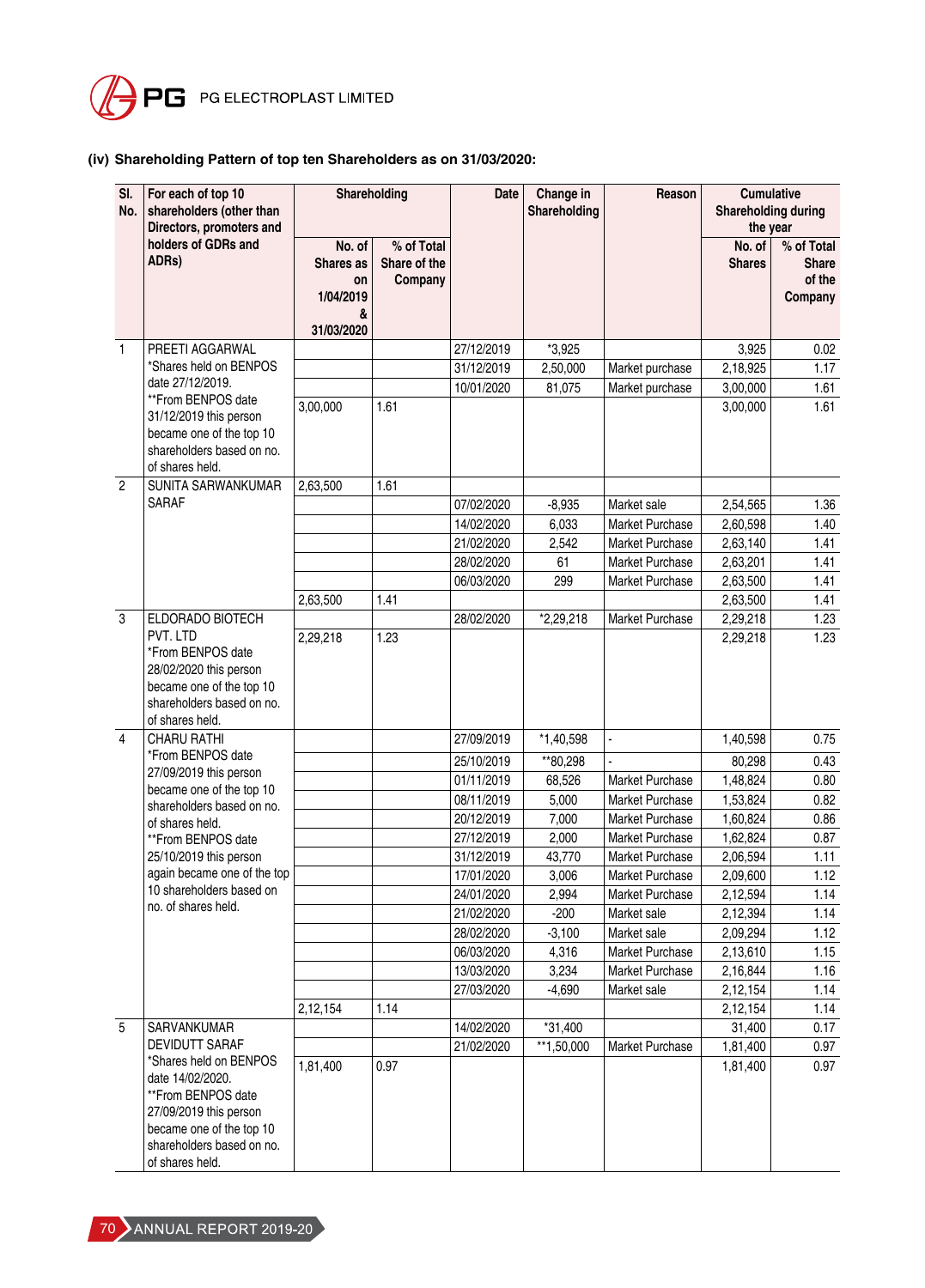CORPORATE OVERVIEW STATUTORY REPORTS FINANCIAL STATEMENTS

| SI.<br>No.     | For each of top 10<br>shareholders (other than<br>Directors, promoters and<br>holders of GDRs and<br>ADRs)                                                             |                                                           | Shareholding                          | <b>Date</b> | Change in<br>Shareholding | Reason | <b>Cumulative</b><br><b>Shareholding during</b><br>the year |                                          |
|----------------|------------------------------------------------------------------------------------------------------------------------------------------------------------------------|-----------------------------------------------------------|---------------------------------------|-------------|---------------------------|--------|-------------------------------------------------------------|------------------------------------------|
|                |                                                                                                                                                                        | No. of<br>Shares as<br>on<br>1/04/2019<br>&<br>31/03/2020 | % of Total<br>Share of the<br>Company |             |                           |        | No. of<br><b>Shares</b>                                     | % of Total<br>Share<br>of the<br>Company |
| 6              | MOTILAL OSWAL                                                                                                                                                          |                                                           |                                       | 07/02/2020  | *24,945                   |        | 24,945                                                      | 0.13                                     |
|                | <b>FINANCIAL SERVICES</b>                                                                                                                                              |                                                           |                                       | 14/02/2020  | $*$ 1,15,650              |        | 1,40,595                                                    | 0.75                                     |
|                | <b>LIMITED-MARGIN</b>                                                                                                                                                  |                                                           |                                       | 28/02/2020  | *7,796                    |        | 7,796                                                       | 0.04                                     |
|                | <b>TRADING</b><br>*Shares held on BENPOS                                                                                                                               |                                                           |                                       | 06/03/2020  | $*62,414$                 |        | 70,210                                                      | 0.38                                     |
|                | date 14/02/2020,                                                                                                                                                       |                                                           |                                       | 13/03/2020  | **38,809                  |        | 1,09,017                                                    | 0.58                                     |
|                | 28/02/2020 & 06/03/2020.                                                                                                                                               |                                                           |                                       | 20/03/2020  | $-400$                    |        | 1,08,617                                                    | 0.58                                     |
|                | **From BENPOS date                                                                                                                                                     |                                                           |                                       | 27/03/2020  | 42,897                    |        | 1,51,514                                                    | 0.81                                     |
|                | 14/02/2020 & 13/03/2020                                                                                                                                                |                                                           |                                       | 31/03/2020  | 13,964                    |        | 1,65,478                                                    | 0.89                                     |
|                | this person became one<br>of the top 10 shareholders<br>based on no. of shares held.                                                                                   | 1,65,478                                                  | 0.89                                  |             |                           |        | 1,65,478                                                    | 0.89                                     |
| $\overline{7}$ | SATPAL KHATTAR                                                                                                                                                         | 1,65,000                                                  | 1.01                                  |             |                           |        | 1,65,000                                                    | 1.01                                     |
|                |                                                                                                                                                                        |                                                           |                                       | <b>NA</b>   | No Change                 |        |                                                             |                                          |
|                |                                                                                                                                                                        | 1,65,000                                                  | 0.88                                  |             |                           |        | 1,65,000                                                    | 0.88                                     |
| 8              | NEELAM SAMIRKUMAR                                                                                                                                                      | 1,29,348                                                  | 0.79                                  |             |                           |        | 1,29,348                                                    | 0.79                                     |
|                | <b>SHAH</b>                                                                                                                                                            |                                                           |                                       | 28/06/2019  | $-4,000$                  |        | 1,25,348                                                    | 0.67                                     |
|                |                                                                                                                                                                        |                                                           |                                       | 05/07/2019  | $-2.000$                  |        | 1,23,348                                                    | 0.66                                     |
|                |                                                                                                                                                                        | 1.23.348                                                  | 0.66                                  |             |                           |        | 1,23,348                                                    | 0.66                                     |
| 9              | MANAN AJAYBHAI SHAH                                                                                                                                                    |                                                           |                                       | 02/08/2019  | $*1,10,000$               |        | 1,10,000                                                    | 0.59                                     |
|                | *Shares held on BENPOS                                                                                                                                                 |                                                           |                                       | 11/10/2019  | $**1,10,000$              |        | 1,10,000                                                    | 0.59                                     |
|                | date 02/08/2019.<br>**From BENPOS date                                                                                                                                 |                                                           |                                       | 14/02/2020  | $*1,10,000$               |        | 1,10,000                                                    | 0.59                                     |
|                | 11/10/2019 & 14/02/2020<br>this person became one<br>of the top 10 shareholders<br>based on no. of shares held.                                                        | 1,10,000                                                  | 0.59                                  |             |                           |        | 1,10,000                                                    | 0.59                                     |
| 10             | <b>HIRAK LEASING &amp;</b>                                                                                                                                             |                                                           |                                       | 13/03/2020  | $*1,04,400$               |        | 1,04,400                                                    | 0.56                                     |
|                | <b>INVESTMENTS PVT. LTD.</b>                                                                                                                                           |                                                           |                                       | 27/03/2020  | **1.04.400                |        | 1,04,400                                                    | 0.56                                     |
|                | *Shares held on BENPOS<br>date 13/03/2020.<br>**From BENPOS date<br>27/03/2020 this person<br>became one of the top 10<br>shareholders based on no.<br>of shares held. | 1,04,400                                                  | 0.56                                  |             |                           |        | 1,04,400                                                    | 0.56                                     |

*Note: The changes in the shareholding in the above shareholders were due to buying/ selling of shares through Stock Exchange by the shareholders. Hence, date wise increase/decrease prior to the date when they were not belonging to top 10 shareholders is not indicated here.*

*8,74,584 equity shares were allotted on 14/02/2020 to the promoter & promoter group pursuant to conversion of outstanding unsecured loan given by them to the company. These shares were listed on NSE and BSE on 16/03/2020 and 27/03/2020, respectively. Trading approval of NSE and BSE received w.e.f. 15/04/2020.*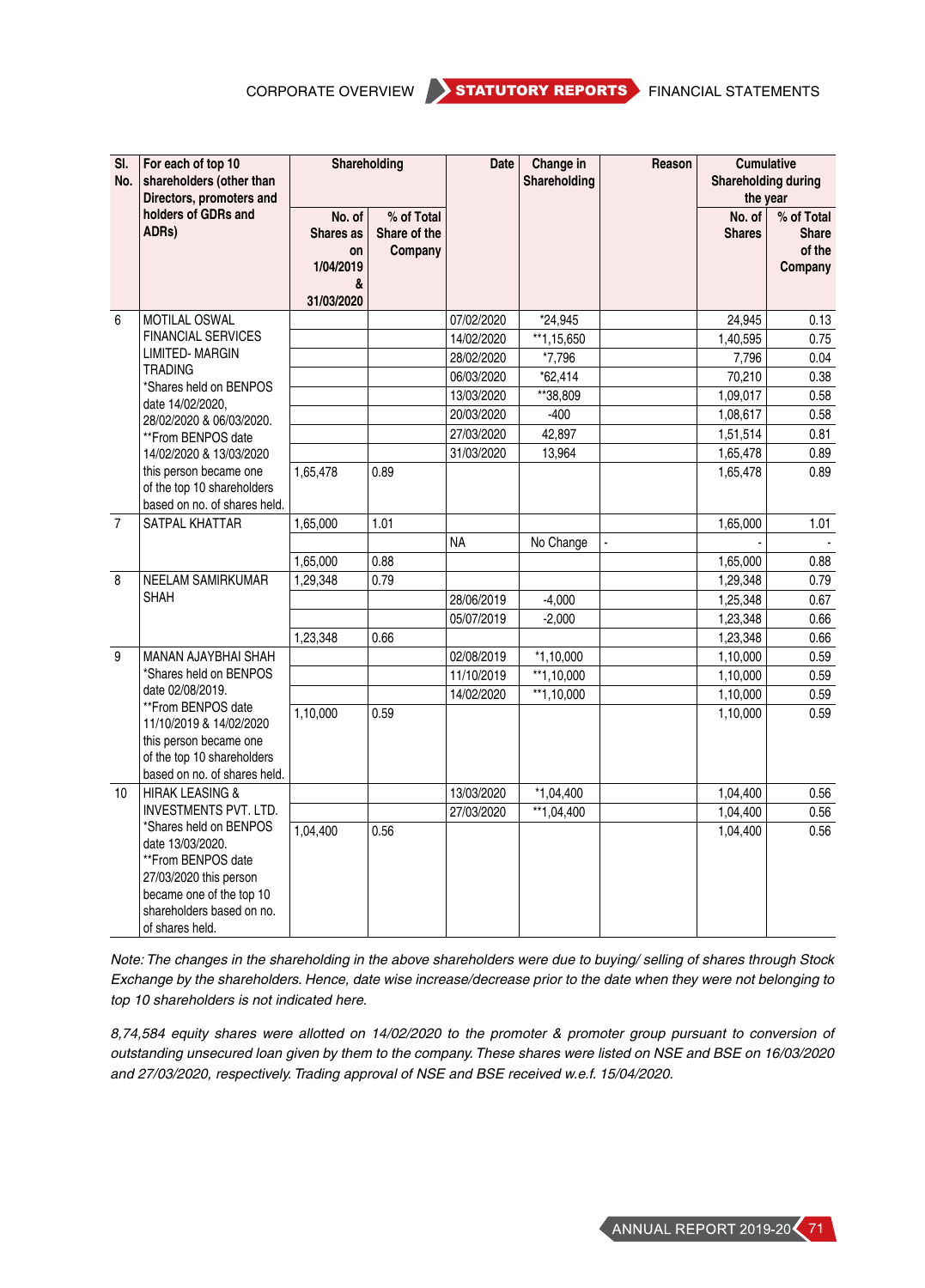

### **(v) Shareholding of Directors and Key Managerial Personnel:**

| SI.<br>No.     | Name of<br><b>Directors and</b><br><b>KMP</b> | Shareholding                                              |                                                 | <b>Date</b> | Change in<br>Shareholding | Reason                 | <b>Cumulative</b><br><b>Shareholding during</b><br>the year |                                                 |
|----------------|-----------------------------------------------|-----------------------------------------------------------|-------------------------------------------------|-------------|---------------------------|------------------------|-------------------------------------------------------------|-------------------------------------------------|
|                |                                               | No. of<br>Shares as<br>on<br>1/04/2019<br>&<br>31/03/2020 | % of Total<br><b>Share</b><br>of the<br>Company |             |                           |                        | No. of<br><b>Shares</b>                                     | % of Total<br><b>Share</b><br>of the<br>Company |
| $\mathbf{1}$ . | Mr. Promod<br>Gupta                           | 45, 16, 167                                               | 24.21                                           |             |                           |                        |                                                             |                                                 |
|                |                                               |                                                           |                                                 | 28/12/2019  | $-40, 16, 166$            | #Transmission          | 5,00,001                                                    | 2.56                                            |
|                |                                               |                                                           |                                                 | 25/02/2020  | $-5,00,001$               |                        | 0                                                           | 0                                               |
|                |                                               | 0                                                         | $\mathbf 0$                                     |             |                           |                        | 0                                                           | $\bf{0}$                                        |
| 2.             | Mr. Anurag<br>Gupta                           | 22,07,555                                                 | 11.83                                           |             |                           |                        |                                                             |                                                 |
|                |                                               |                                                           |                                                 | 14/02/2020  | 2,18,646                  | *Allotment             | 24,26,201                                                   | 12.42                                           |
|                |                                               | 24,26,201                                                 | 12.42                                           |             |                           |                        | 24,26,201                                                   | 12.42                                           |
| 3.             | Mr. Vishal<br>Gupta                           | 25,98,345                                                 | 13.93                                           |             |                           |                        |                                                             |                                                 |
|                |                                               |                                                           |                                                 | 14/02/2020  | 2,18,646                  | Allotment <sup>*</sup> | 28,16,991                                                   | 14.42                                           |
|                |                                               | 28,16,991                                                 | 14.42                                           |             |                           |                        | 28,16,991                                                   | 14.42                                           |
| 4.             | Mr. Vikas Gupta                               | 25,94,055                                                 | 13.91                                           |             |                           |                        |                                                             |                                                 |
|                |                                               |                                                           |                                                 | 14/02/2020  | 2,18,646                  | Allotment <sup>*</sup> | 28,12,701                                                   | 14.40                                           |
|                |                                               | 28,12,701                                                 | 14.40                                           |             |                           |                        | 28,12,701                                                   | 14.40                                           |
| 5.             | Mr. Sharad Jain                               | 0                                                         | 0.00                                            | <b>NA</b>   | No Change                 |                        | 0                                                           | 0.00                                            |
| 6.             | Mr. Devendra<br>Jha                           | 0                                                         | 0.00                                            | <b>NA</b>   | No Change                 | $\overline{a}$         | 0                                                           | 0.00                                            |
| 7.             | Mr. Pramod<br>Chimmanlal<br>Gupta             | 0                                                         | 0.00                                            | <b>NA</b>   | No Change                 | $\blacksquare$         | 0                                                           | 0.00                                            |
| 8.             | Mrs. Rita<br>Mohanty                          | 0                                                         | 0.00                                            | <b>NA</b>   | No Change                 | $\overline{a}$         | 0                                                           | 0.00                                            |
|                | Key Managerial Personnel other than Directors |                                                           |                                                 |             |                           |                        |                                                             |                                                 |
| 1.             | **Mr. Mahabir<br>Prasad Gupta                 | 0                                                         | 0.00                                            | <b>NA</b>   | No Change                 |                        | 0                                                           | 0.00                                            |
| 2.             | **Mr. Praveen<br>Datt Agarwal                 | 0                                                         | 0.00                                            | <b>NA</b>   | No Change                 | $\blacksquare$         | 0                                                           | 0.00                                            |
| 3.             | Mr. Sanchay<br>Dubey                          | 0                                                         | 0.00                                            | <b>NA</b>   | No Change                 |                        | 0                                                           | 0.00                                            |

# *Pursuant to Demise of Mr. Promod Gupta his shareholding (except Locked-in shares) were transmitted to his Nominee & Spouse i.e. Mrs. Sudesh Gupta.*

*\* Allotment of equity shares on preferential basis to promoter & promoter group pursuant to conversion of outstanding unsecured loan.*

*\*\*Mr. Mahabir Prasad Gupta resigned from the office of Chief Financial Officer of the Company w.e.f. close of business hours on 14/11/2019 & \*\*Mr. Praveen Datt Agarwal was appointed as Chief Financial Officer of the Company w.e.f. 15/11/2019.*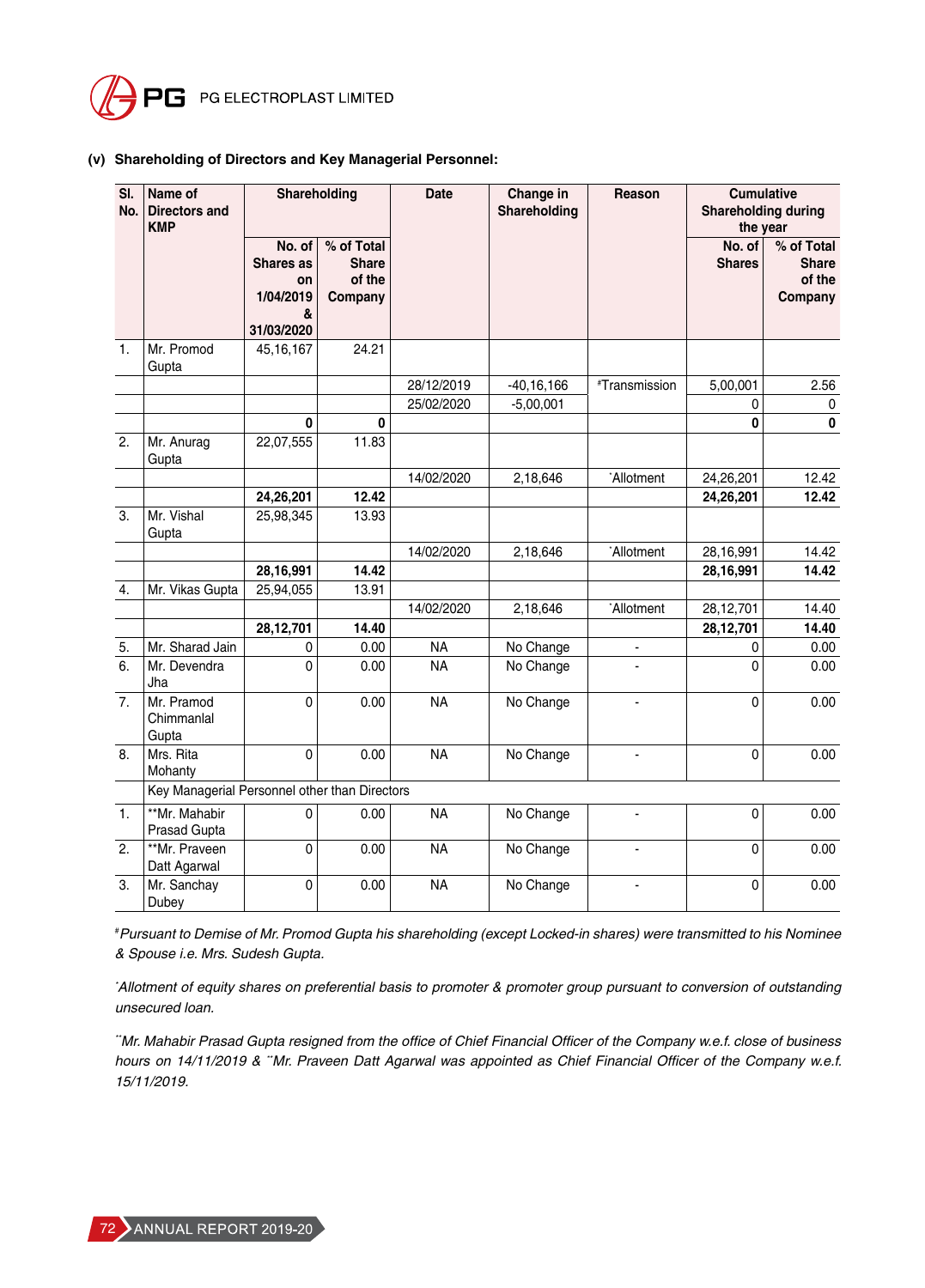CORPORATE OVERVIEW STATUTORY REPORTS FINANCIAL STATEMENTS

- (Rs. in Lakhs) **Particulars Particulars Secured Loans excluding deposits Unsecured Loans Deposits Total Indebtedness Indebtedness at the beginning of the financial year** (i) Principal Amount  $7,942.43$   $4,623.76$   $-$  12,566.18 (ii) Interest due but not paid  $\overline{\phantom{a}}$  -  $\overline{\phantom{a}}$  -(iii) Interest accrued but not due  $\begin{vmatrix} 50.71 \end{vmatrix}$   $\begin{vmatrix} -1 \end{vmatrix}$   $\begin{vmatrix} -1 \end{vmatrix}$   $\begin{vmatrix} -1 \end{vmatrix}$   $\begin{vmatrix} 50.71 \end{vmatrix}$ Total [(i)+(ii)+(iii)] 7,993.14 4,623.76 - 12,616.89 **Change in Indebtedness during the financial year** Addition 5,730.89 31,158.16 - 36,889.05 Reduction 1,377.87 29,254.71 - 30,632.58 Net Change 4,353.02 1,903.45 - 6,256.47 **Indebtedness at the end of the financial year** (i) Principal Amount  $\begin{vmatrix} 12,295.44 & 6,527.21 & -18,822.65 \end{vmatrix}$ (ii) Interest due but not paid - - - - (iii) Interest accrued but not due 72.72 - - 72.72 **Total [(i)+(ii)+(iii)]** 12,368.16 6,527.21 - 18,895.37
- **Vi. INDEBTEDNESS:** (Indebtedness of the company including interest outstanding/accrued but not due for payment)

# **VII. REMUNERATION OF DIRECTORS AND KEY MANAGERIAL PERSONNEL (Rs. in Lakhs):**

**A. Remuneration to Managing Director, Whole-time Directors and/or Manager:** 

|                             |                            |             |         |                        |         |                                                   | (Rs. in Lakhs) |
|-----------------------------|----------------------------|-------------|---------|------------------------|---------|---------------------------------------------------|----------------|
| S.N                         | <b>Particulars of</b>      |             |         | Name of MD/WTD/Manager |         |                                                   | <b>Total</b>   |
|                             | <b>Remuneration</b>        | `Mr. Bhawa  |         |                        |         | Mr. Anurag   Mr. Vishal   Mr. Vikas   *Mr. Promod | <b>Amount</b>  |
|                             |                            | <b>Nand</b> | Gupta   | Gupta                  | Gupta   | Gupta                                             |                |
|                             |                            | Choudhary   |         |                        |         |                                                   |                |
| 1                           | Gross salary               |             |         |                        |         |                                                   |                |
|                             | (a) Salary as per provi-   | 8.31        | 91.37   | 109.48                 | 109.48  | 62.13                                             | 380.77         |
|                             | sions contained in section |             |         |                        |         |                                                   |                |
|                             | 17(1) & 17(3) of the       |             |         |                        |         |                                                   |                |
|                             | Income-tax Act, 1961       |             |         |                        |         |                                                   |                |
|                             | (b) Value of perquisites   | 0           | 0       | 0                      | 0       | $\Omega$                                          | $\Omega$       |
|                             | under section 17(2) In-    |             |         |                        |         |                                                   |                |
|                             | come-tax Act, 1961         |             |         |                        |         |                                                   |                |
|                             | Stock option               | 0           | 0       | 0                      | 0       | 0                                                 | 0              |
| $\frac{2}{3}$ $\frac{4}{5}$ | <b>Sweat Equity</b>        | 0           | 0       |                        | 0       | 0                                                 | 0              |
|                             | Commission                 | 0           | 0       |                        | 0       | 0                                                 | 0              |
|                             | Other, please specify      | Ω           |         |                        | O       |                                                   |                |
|                             | Total                      | 8.31        | 91.37   | 109.48                 | 109.48  | 62.13                                             | 380.77         |
|                             | Ceiling as per the Act     | 120.00*     | 180.00# | 180.00#                | 180.00# | 180.00#1                                          |                |

\*As per schedule V of the Companies Act 2013.

# Pursuant to shareholders approval dated 17/03/2019 under schedule V of the Companies Act 2013 by way of special resolution through EGM (Postal Ballot) and as per, the ceiling limit of remuneration was approved as Rs. 180 lakh per annum.